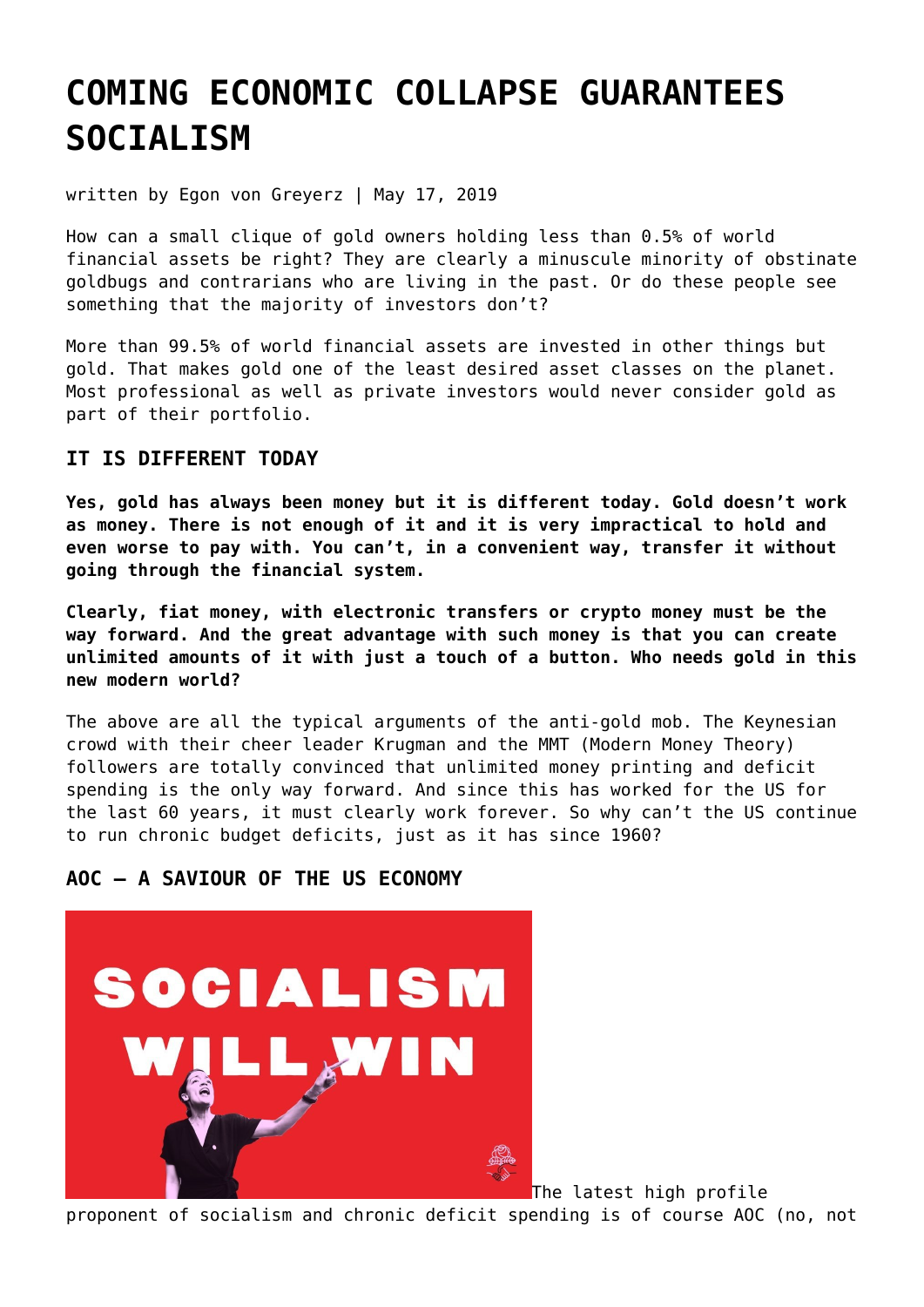a fine wine) but Alexandria Ocasio-Cortez. As the US economy collapses in the early 2020s, she will be the perfect candidate for the 2024 US election. As hard times hit the US, she will promise the earth by having a solution for everyone and especially the poor. **It will be unlimited social security, free medicare, guaranteed pensions, housing benefits and any other freebees that will win votes. At the same time, the rich will naturally be hit very hard with punitive taxes which will please the masses.**

Also, AOC is the perfect saviour, a young, modern, non-white female president with a solution for everything. She will be just right in time for when the US elects its first socialist president and the perfect antidote to Trump. In his second term, if he is reelected, the ageing Trump will be blamed for all the problems that have emerged by that point such as economic misery, poverty, hunger, a breakdown of government services including social services. This will lead to social unrest and crime which will all be blamed on Trump. And AOC being the opposite to Trump in everything will totally convince the Americans that she has the answer to all the problems.

Like all socialists, AOC doesn't understand that **socialism works until you run out of other people's money.** The US debt, when she takes over, could be around \$40 trillion, as it follows the historical pattern of doubling every 8 years. But that won't worry her. She will spend \$10s of trillions or more on nationalising or permanently subsidising a number of companies that are going under. She will also increase dramatically the spending on social security, medicare and pensions.

#### **CORBYN THE UK KNIGHT IN SHINING ARMOUR**



MARXIST STUDENT FEDERATION When AOC takes power she could already have a fellow socialist as well as a Marxist as UK leader. The latest time for the next UK election will be June 2022. With the mess that Theresa May has caused the Conservative party, it is not unlikely that Corbyn, the Labour leader, will become British Prime Minister before 2022.

If AOC will be bad for the US, Corbyn will be even worse for the UK. He will socialise many major utilities such as the railways, water and electricity. He will subsidise or nationalise all failing industries that employ a high number of workers. And obviously he will increase taxes dramatically for the wealthy and for big corporations.

When Corbyn became Labour leader in 2015, I was convinced that he would be the next Prime Minister. Not because of his qualities but due to the coming collapse of the UK and world economy. The mood in the world in the early 2020s will lead to socialists taking over in most countries. When people are desperate, they will see the socialist/communist promises as the only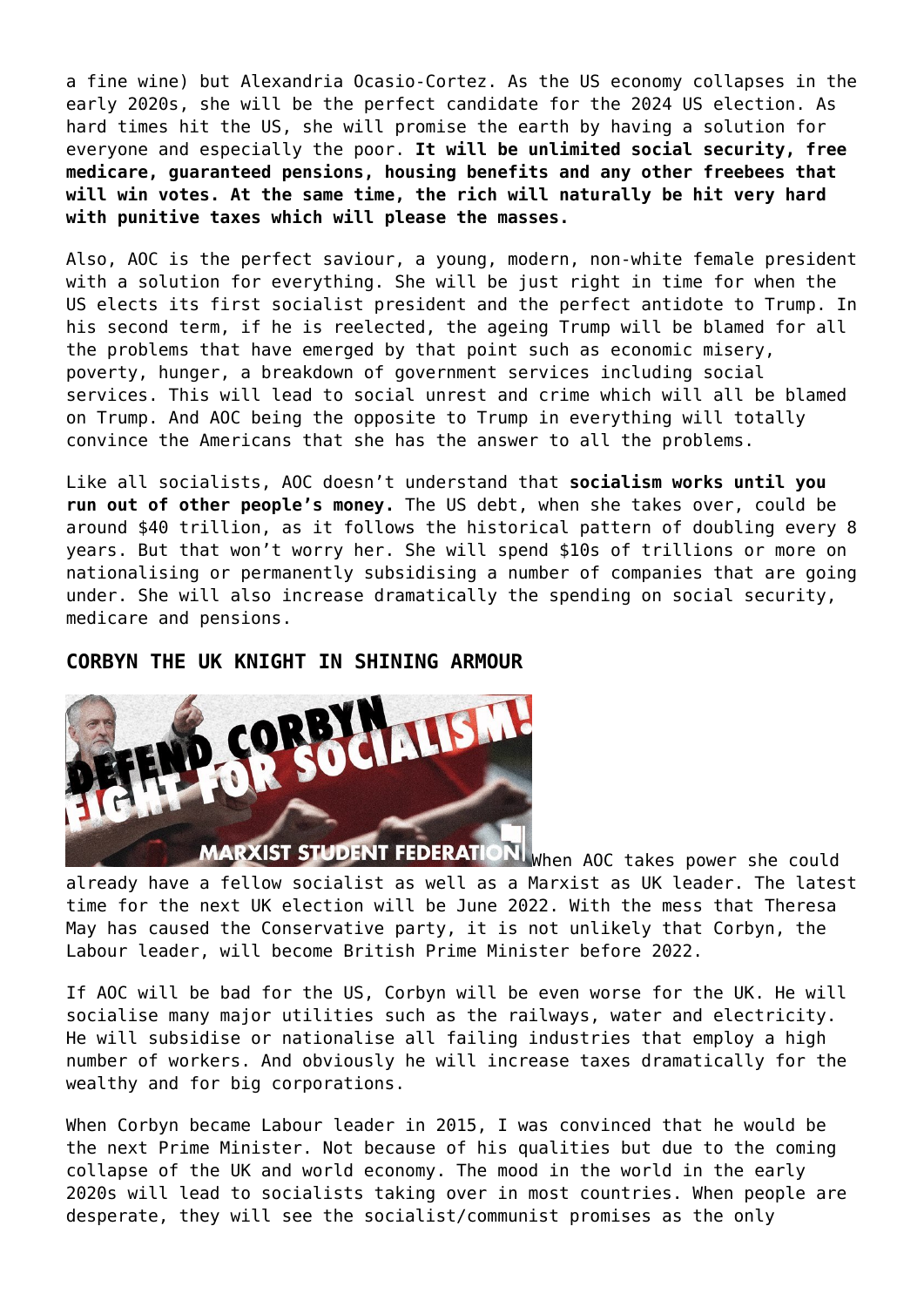solution to their miseries. At that point, the media, which will be almost exclusively left-wing, will support the socialist cause and the propaganda machine will hail socialism as the solution to the world economy's woes.

## **SOCIALISM IS THEFT AND DISINCENTIVISATION**

The worst part of socialism is not that it steals from normal people and gives to the poor. Much worse is that socialism disincentivises all parts of society. The wealth creators and company builders lose their motivation because either their business is socialised or virtually all profits are taken by the state thorough taxation. In addition bureaucracy and control makes it impossible to operate a business efficiently. For normal workers, socialism takes away the incentive to work and contribute to society. Why work when the state takes care of you regardlessly. The consequence of socialism is also that most members of society become miserable and depressed.

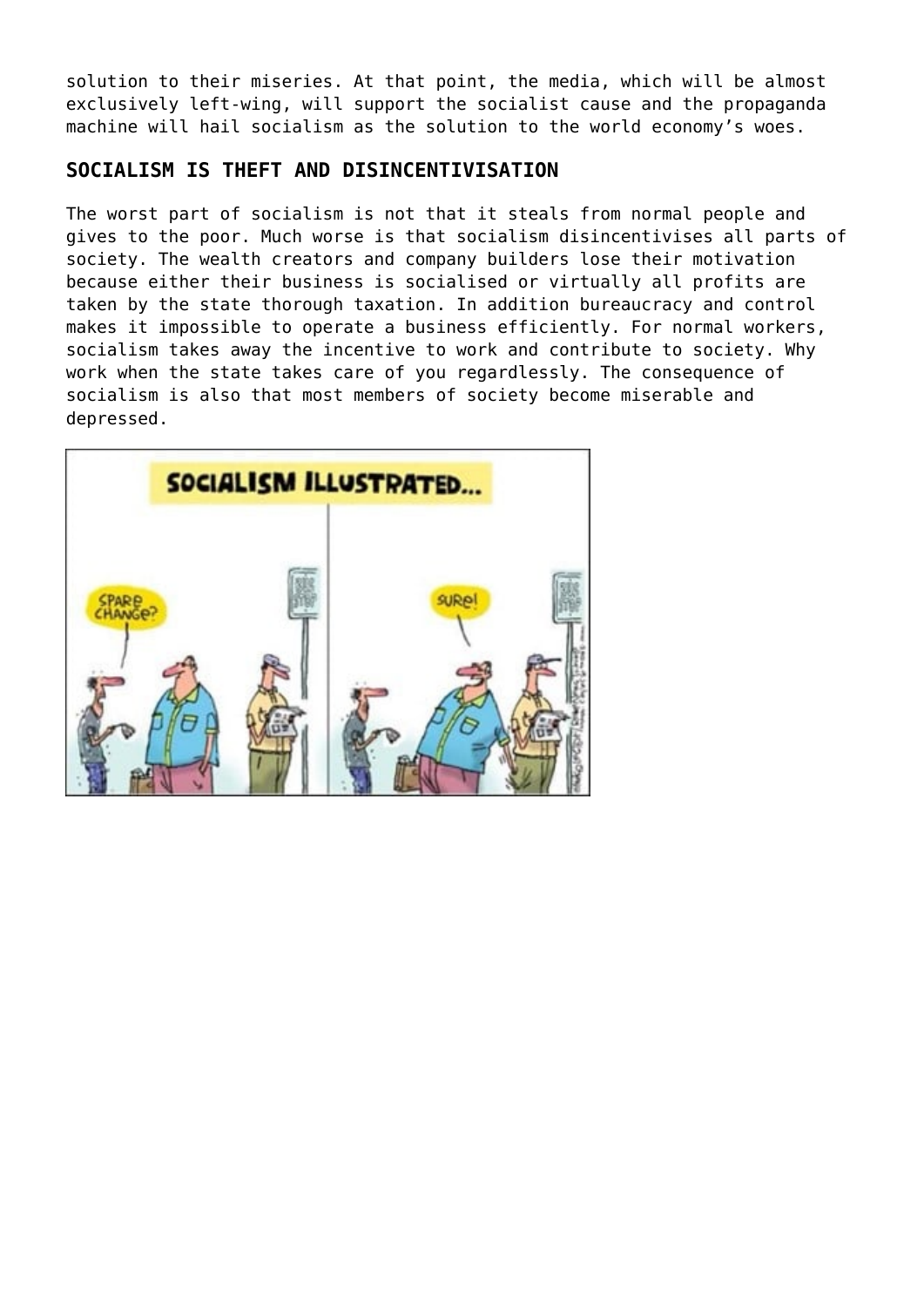

**DEBT CAUSED THE PROBLEM AND MORE DEBT WILL LEAD TO DISASTER**

Keynesian and MMT theories of deficit spending, combined with direct government ownership, will be hailed as the solution to the US and UK economic problems and also for the rest of the world's. Thus, deficits and debt will go up exponentially. **No one will listen to the argument that it was debt that caused the problem in the first place and thus it will be impossible to solve a debt problem with more debt.** Nor will people understand from history that socialism or communism has never worked in any country over time.

The consequences will be obvious. Rapidly rising deficits and debts will lead to global currency debasement. Obviously, all currencies can't fall against each other at the same time. But they will all fall against real money which is gold and also against silver. Currency debasement will lead to high inflation which will be rapidly followed by hyperinflation.

## **CENTRAL BANKS WILL FAIL TO KEEP INTEREST RATES LOW**

At that point, central banks will not be able to hold interest rates down. Most forecasters are today predicting that rates will be held low for many years. I disagree with that. The coming insolvency of governments and businesses, combined with money printing, will lead to a collapse of bond markets and a surge in interest rates. Central banks will lose their manipulative powers due to the sheer weight of debt, most of it bad debt. US rates at that point will be at least 10% but probably 20% or more. Imagine US debt of \$40 trillion in 2025 at say 15%. That would be a \$6 trillion interest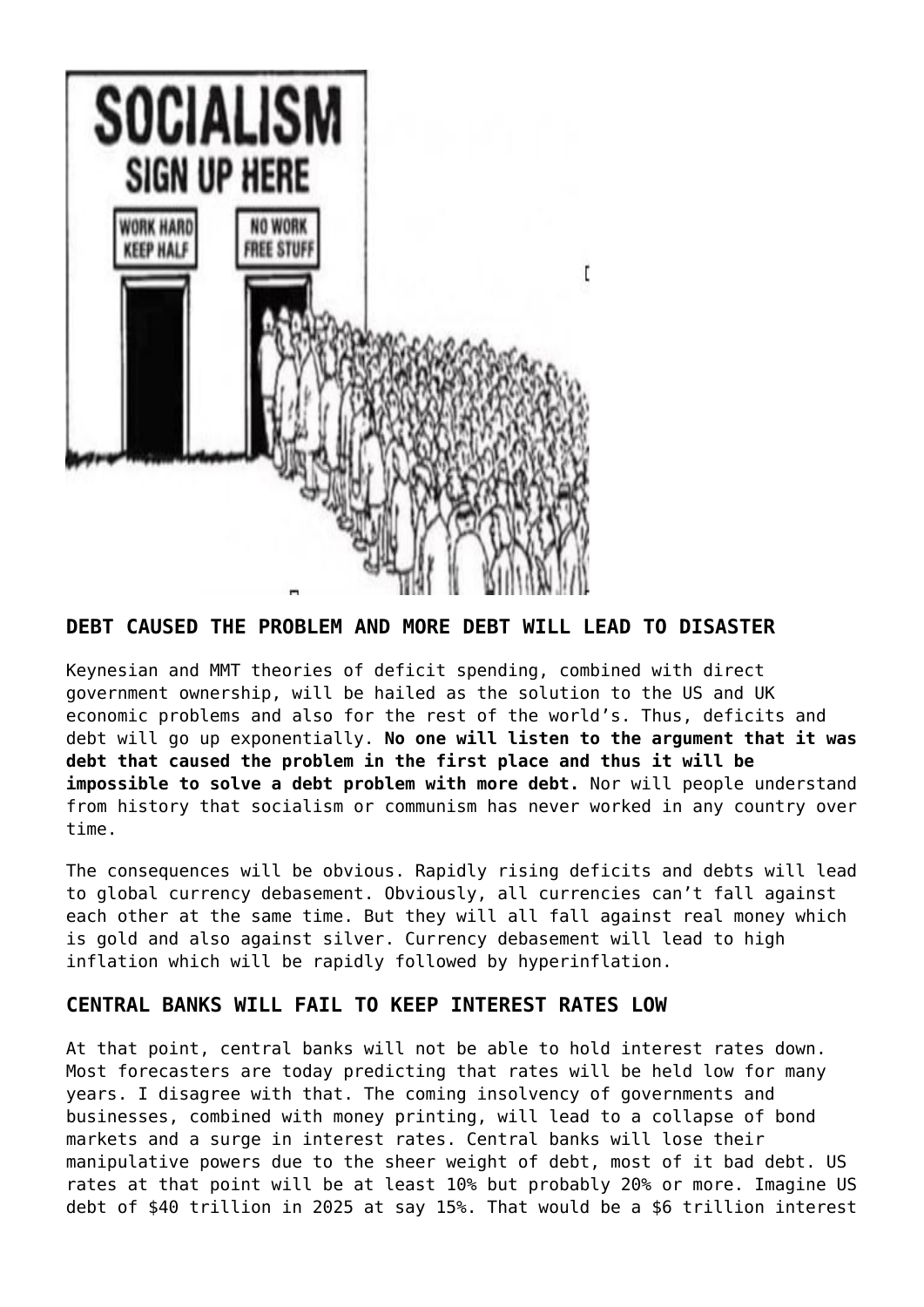bill which means that 100% of tax revenue will be used to pay interest. But with the economy under severe pressure, total tax revenue at that point will be down dramatically. So more money printing will be required, leading to higher deficits and higher debts with higher interest rates and more defaults.

**At that stage, even the proponents of MMT and socialism will realise that you cannot create wealth by printing money. That will then lead to the final stage of this cycle which will be a deflationary implosion of debts and assets and a depression.**

There is no other possible outcome of the mess the world is in today. That is absolutely guaranteed. What we don't know is when it will happen and how long it will all take. Events of this magnitude often take longer than you expect. Those of us who saw the problems of 2007-9 coming would not have thought that the temporary rescue at that time would have lasted 10 years until today.

#### **PROTECT YOURSELF**

So rather than trying to time the coming secular economic downturn, it is more important to plan how to protect yourself. How do I protect my wealth? Gold and silver will be the only money to survive, just as it has for 5,000 years. Do I have enough and is it stored in a safe place and jurisdiction?

Will I be safe where I live, from crime, from social unrest or war? What are the alternatives? Will I have enough food and other necessities like medicines?

What is guaranteed is that future taxes for the wealthy will be punitive when the socialists take over. In the UK, many wealthy people are moving their money out of the country and also moving themselves. **There is also a risk that the UK and other countries will copy the US system of world wide taxation of all citizens regardless of where they live.** The first step to protect against this would be a second passport followed by renouncing the US, UK or other citizenship.

The above list is far from exhaustive. Also, these decisions are both drastic and personal. Therefore, everyone will decide based on their specific circumstances. Many wouldn't want to leave the country where they were born or their family and friends.

With the world going through the most dramatic changes in the next 5-10 years, life will be very different and very difficult for most of us.

But remember Rudyard Kipling's words in his wonderful poem "IF":

**"If you can meet with triumph and disaster And treat those two imposters just the same"**

Finally heed the advice that the ancient Persian ruler received from a Sufi Poet who was asked to come up with a quote that would be accurate at all